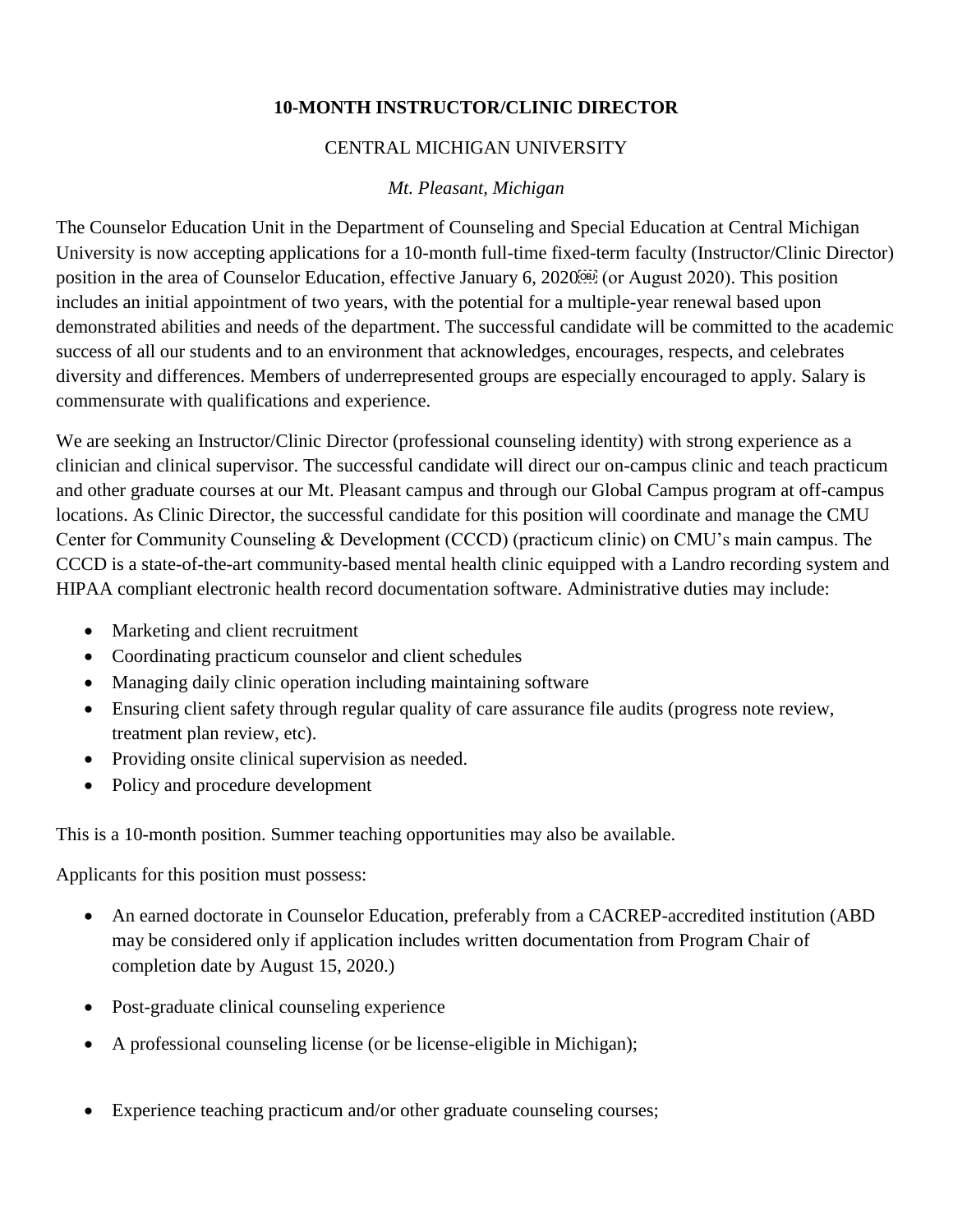- Understanding and demonstrated application and implementation of the multicultural and social justice competencies in counseling;
- Willingness to assist as a team member in the program's implementation and ongoing review of CACREP standards;
- Professional counseling identity, including membership in ACA or other professional counseling associations; and
- Ability to perform the essential functions of the job, with or without reasonable accommodations.

Additionally, the following qualifications are highly preferred:

- Experience with clinic management at either a university or community-based setting; and
- Demonstrated competence in teaching with advanced technological platforms, hybrid pedagogy, and/or in an online environment.

You may contact Dr. Allison Arnekrans, Search Chair, at (989) 774-6439 or arnek1ak@cmich.edu with questions. Screening and review will begin on October 21, 2019 and continue until the position is filled. Applications must be made online at [www.jobs.cmich.edu](http://www.jobs.cmich.edu/) and should include a letter of interest (with brief description of teaching philosophy/pedagogy), curriculum vitae, copies of licenses/certifications, copies of unofficial transcripts, and a list of three references. If available, we also request evidence of effective teaching through teaching evaluations. If the applicant is ABD, written verification from the Counselor Education Program Chair verifying graduation date by August 15, 2020 is required for consideration. Should an oncampus interview be offered, three current letters of recommendation may be requested, as well. Additional information about the University [\(www.cmich.edu\)](http://www.cmich.edu/), or the College of Education and Human Services and the Department of Counseling and Special Education [\(www.ehs.cmich.edu\)](http://www.ehs.cmich.edu/) can be found online.

Founded more than 125 years ago to meet Michigan's need for teachers and business leaders, Central Michigan University prepares students to become leaders and changemakers in their personal and professional lives.

We serve nearly 22,000 students on our Mount Pleasant campus, in satellite locations around the state and throughout the country, and through flexible online programs. We offer approximately 300 academic programs at the undergraduate, master's, specialist and doctoral levels — many of which are nationally ranked for excellence.

CMU leads the nation in leadership development programming through our Sarah R. Opperman Leadership Institute, and we are proud to be among only 5 percent of U.S. universities in the top two Carnegie research classifications. Our faculty work with students at the graduate and undergraduate levels in areas such as Great Lakes research, medical innovation, engineering technology and more.

Central is home to 18 men's and women's Division 1 sports including football, basketball, gymnastics, baseball, wrestling and more. Our student-athletes are achieving great success in competition and in the classroom, capturing titles in Mid-American Conference championships and maintaining a cumulative grade point average of 3.2.

CMU is located in Mount Pleasant, Michigan, a community that blends the best of small-town living with big-city amenities. Residents enjoy the mix of outdoor activities, cultural events, shopping and dining options, and family attractions. The city is a short drive from other major Michigan destinations including Grand Rapids and Detroit, wineries, beaches, golf and ski resorts, and more.